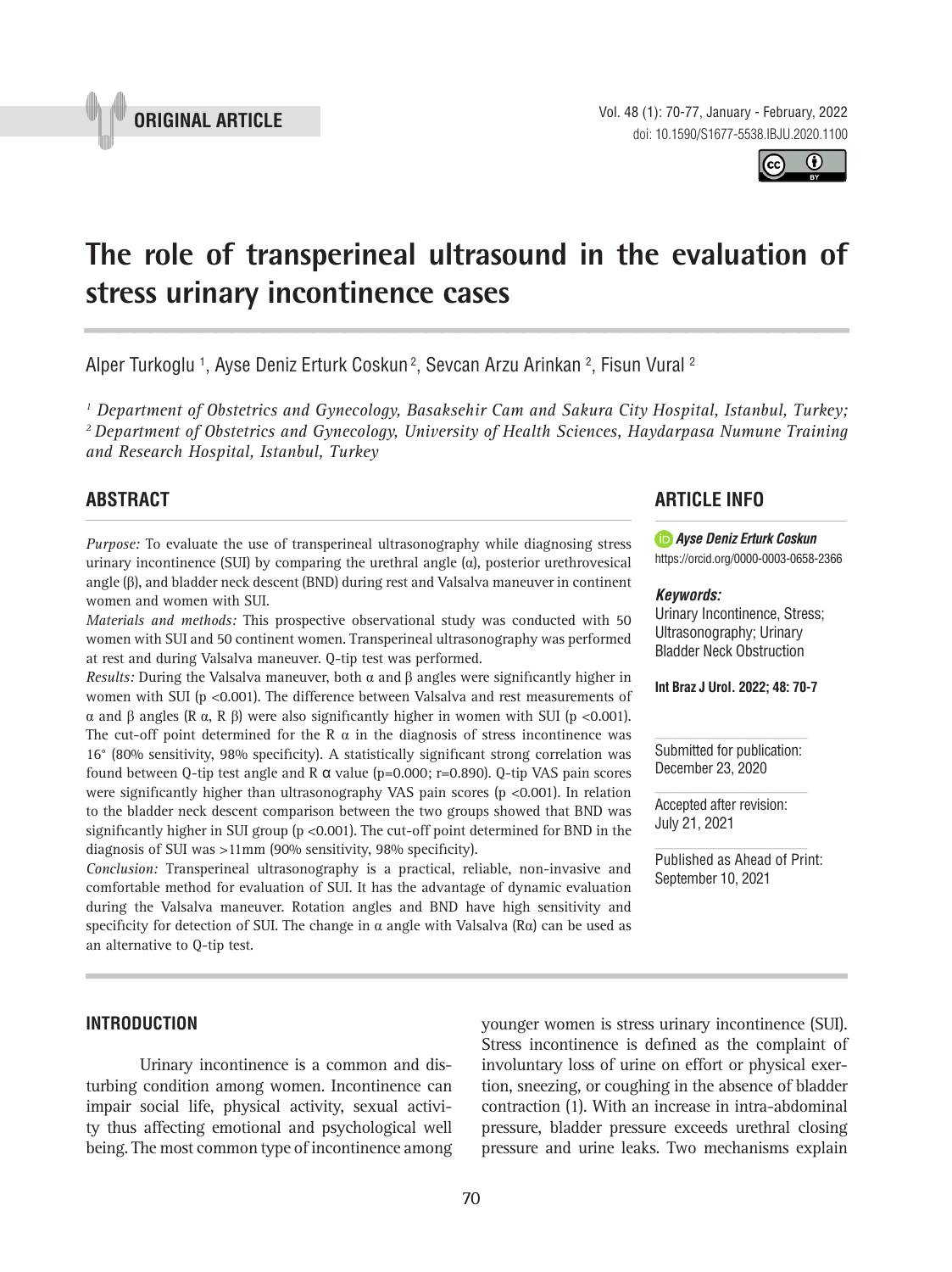SUI; urethral hypermobility and intrinsic sphincter deficiency. Since, hammock-like musculofascial fascia provides a backboard support for the proximal urethra, poor anatomic support contributes to SUI by prohibiting compression of urethra (2, 3).

Assessment of bladder neck mobility is a part of the evaluation of SUI. The most commonly accepted method is the Q-tip test. Besides, radiographic tests have been used. Transperineal ultrasonography has also been introduced to evaluate the mobility of the bladder neck and proximal urethra. The majority of the prior studies concentrated on the degree of urethral angle (α), posterior urethrovesical angle (β), and bladder neck descent (BND), but there is a limited number of studies about rotation angles (4-14). Moreover, to the best of our knowledge, there are no studies comparing the Q-tip test with transperineal ultrasonography and investigating Visual Analogue Scale (VAS) scores.

We aimed to evaluate the use of transperineal ultrasonography while diagnosing stress urinary incontinence (SUI) by comparing the urethral angle (α), posterior urethrovesical angle (β), and bladder neck descent (BND) during the Valsalva maneuver in continent women and women with stress urinary incontinence. We also aimed to investigate the correlation of rotation angles with the Q-tip test and investigate relative patient comfort.

#### **MATERIALS AND METHODS**

This prospective observational study was conducted with a total of 100 patients, including 50 patients with stress urinary incontinence (Group I) and 50 healthy continent volunteers (Group II). Ethical approval was obtained from Haydarpaşa Numune Ethics Comitee (HNEAH-KAEK 2019/56). The study group was selected from stress incontinence patients scheduled for surgery. The control group was selected from volunteers among outpatient gynecology clinic patients who did not have urinary incontinence complaints and who fulfilled the inclusion criteria.

Patients were asked to fill the validated Turkish Urinary Distress Inventory short form (UDI-6) and Overactive Bladder Questionnaire (OAB-V8) since overactive bladder can frequently accompany SUI (15). Complicated SUI patients (16), pregnant women, puerperants, patients with overactive bladder

(OAB-V8 score ≥8), pelvic organ prolapse exceeding the hymen, residual urine more than 150cc or having voiding difficulty questioned in a non-directing open manner (17), urinary tract infection, nocturia, postcoital incontinence, diabetes mellitus, and known neurological disease were excluded. Having had genitourinary surgery, being younger than 18 years of age, having an active infection, malignancy, or gynecological disease and usings drugs affecting continence were also included in the exclusion criteria.

Ultrasonography was performed in the lithotomy position with the MINDRAY DC-7 device. Comfortably filled bladder (150-200cc) was required and checked with ultrasonographic volume formula from measurements obtained transabdominally. Transperineal ultrasonographic measurements were made from the interlabial area by applying the vaginal probe (V 10-4, 6.5 MHz) to the symphysis pubis to obtain the sagittal view described by Dietz et al. (18). The symphysis pubis, bladder, and urethra were visualized. The central axis of the symphysis pubis appearing as an oval, the proximal urethra axis, the posterior bladder wall axis and the horizontal line crossing the posteroinferior margin of the symphysis pubis were marked. The angle between the proximal urethra axis and the long axis of the symphysis pubis (α angle) and the angle between the proximal urethra and the posterior bladder wall (β angle) were measured from the marked lines (Figure-1). Patient was asked to fully strain by verbally directing to push and cough, and the maximum Valsalva image was obtained with the help of cine-loop function, the mentioned lines were drawn with tracers and angles were measured from printouts. The differences of angles at rest and strain (rotation angles) were recorded as R α and R β. For the calculation of bladder neck descent (BND), the distance between the location of the bladder neck and the horizontal axis passing through the distal end of the symphysis was measured on the images taken during rest and Valsalva, the difference was calculated and recorded as BND. All urogynecological evaluations and all ultrasonographic measurements were made by a single observer.

Q-tip tests were performed by a different observer in the standart way and patients were asked to rate their discomfort for the two methods using a 0-10 visual analog scale (VAS). The main outcome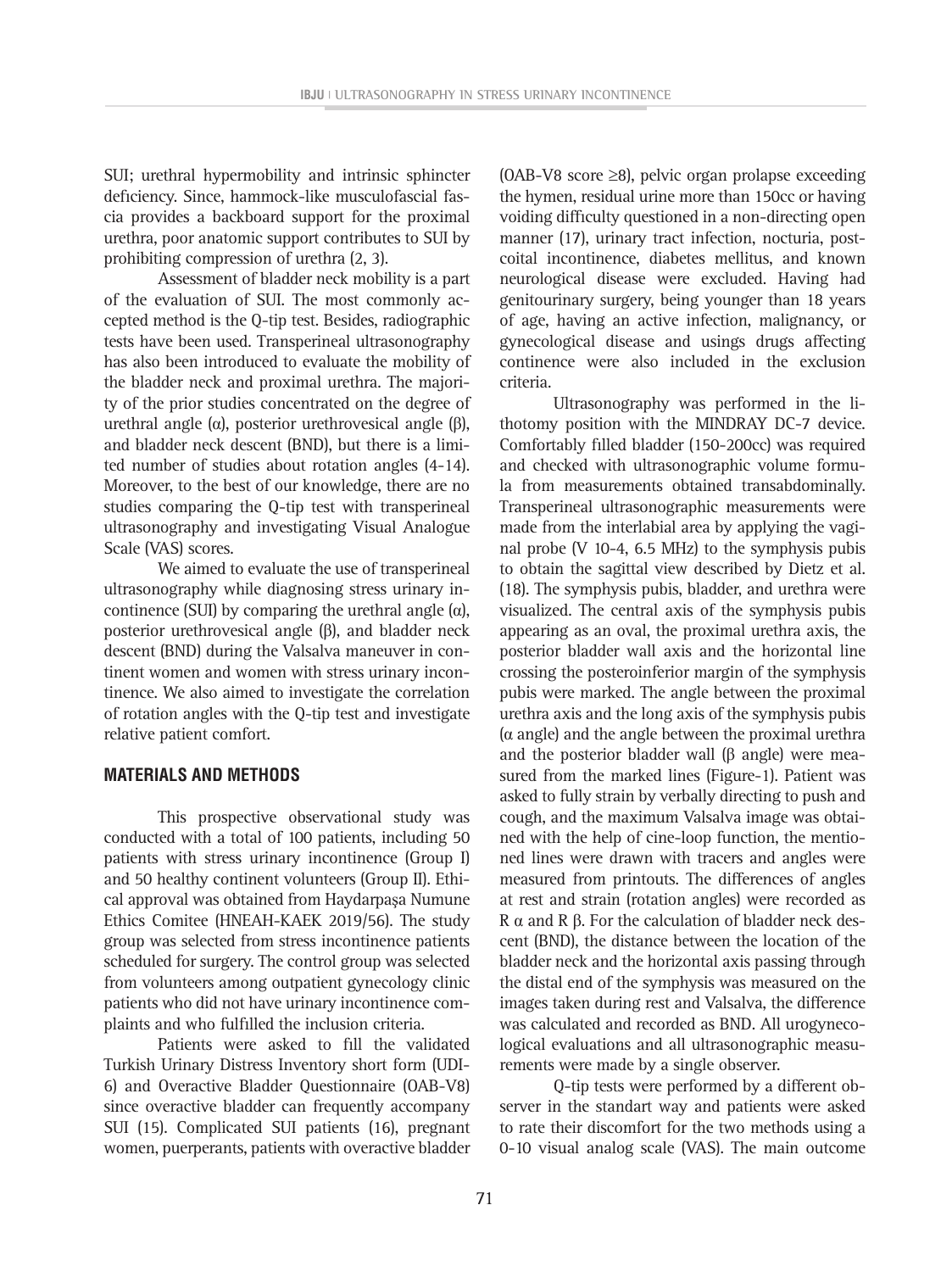

**Figure 1 -**  $\alpha$  and  $\beta$  angles at rest (presented as image in the form of TIFF file).

S: symphysis pubis, U: urethra, B: bladder

measures were the urethra angle  $(\alpha)$ , posterior urethrovesical angle (β) at rest and Valsalva, R α, R β and bladder neck descent (BND). Secondly, the relationship between rotation angles (R  $\alpha$ , R β) and Q-tip test results and the pain scores of the tests performed were investigated.

The sample size was calculated via a simple random sampling method in the studied universe. Informed consent was taken from all patients. Statistical analyses were done by using Statistical Package for the Social Sciences (SPSS; Version 22.0, IBM Turkey). Power analysis was performed (Power:0.80, α:0.05 n:20). Descriptive statistics (mean, standard deviation, frequency) were used. Normality distribution of the data was evaluated with Shapiro Wilks test. Student's t test and Mann-Whitney U tests were used for normally distributed and non-normally distributed variables, respectively. In the comparison of qualitative data, the Fisher Freeman Halton test and Continuity (Yates) Correction were used. Pearson correlation analysis was used to examine the relationships between parameters that show normal distribution. Cut-off points were determined based on the ROC curve analysis. Logistic regression analysis was applied for multivariate analysis. Significance was evaluated at the level of p <0.05 and p <0.001.

#### **RESULTS**

The mean age of the cases included in the study was  $46.83 \pm 8.32$  years. There was no statistically significant difference between study and control groups in terms of age, BMI, parity, educational status, obstructed labor, macrosomic birth history and menopause  $(p > 0.05)$  (Table-1). The comparison of UDI-6 scores of patients with SUI  $(5.1+1.5)$  and controls  $(2.5+1.8)$ was statistically significant (p=0.000).

The  $\alpha$  and  $\beta$  angles measured at rest were not statistically different between SUI and control groups (p >0.05). After Valsalva, the α angle was significantly higher in SUI group  $(86.66 \pm 11.01)$  than control Group  $(69 \pm 7.08)$ (p=0.000). Also, Valsalva β angle was significantly higher in SUI group  $(139.62 \pm 9.1)$  compared with control group  $(125.48 \pm 7.15)$  (p=0.000) Regarding the change in angles after Valsalva; R α was significantly higher in SUI group than control group  $(24.42 \pm 9.57 \text{ vs. } 7.58 \pm 3.23)$ ( $p=0.000$ ). R  $\beta$  was also higher in the SUI group (p=0.000). Comparing the BND between the two groups it was significantly higher in SUI Group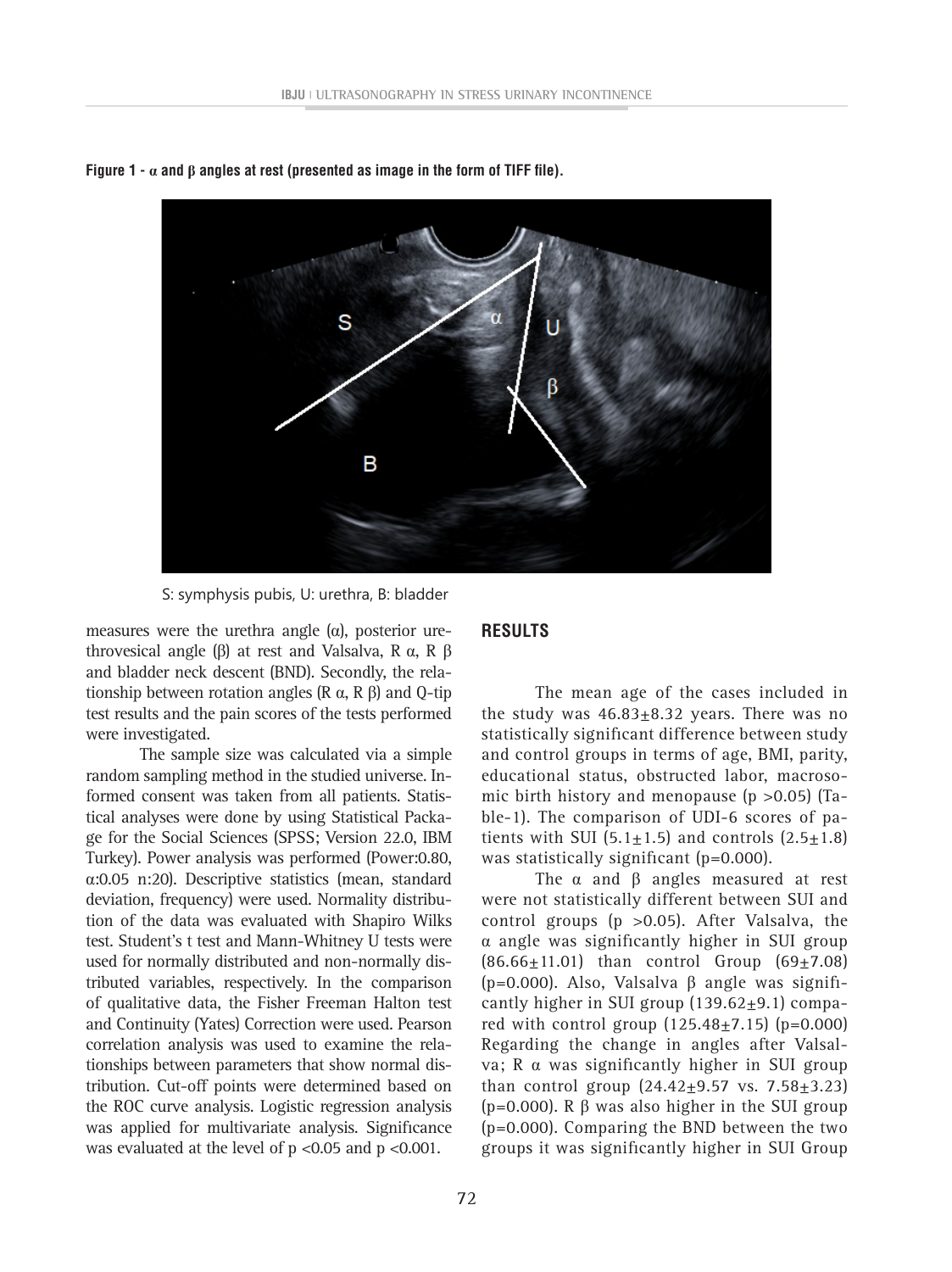|                                      | Group I           | Group II             | p     |
|--------------------------------------|-------------------|----------------------|-------|
|                                      | $(SUI)$ (n=50)    | $(Control)$ $(n=50)$ |       |
| <b>General characteristics</b>       |                   |                      |       |
| Age                                  | $46.56 \pm 7.82$  | $47.1 \pm 8.86$      | 0.747 |
| BMI $(kg/m2)$                        | $28.27 + 5.75$    | $27.28 + 4.82$       | 0.351 |
| Parity                               | $2.62 \pm 1.63$   | $2.18 \pm 1.49$      | 0.273 |
| Obstructed labour                    | 9(18%)            | 3(6%)                | 0.124 |
| Macrosomic labour                    | 8(16%)            | 3(6%)                | 0.201 |
| Menopause                            | 7(14%)            | 12 (24%)             | 0.202 |
| UDI-6                                | $5.1 \pm 1.5$     | $2.5 \pm 1.8$        | 0.000 |
| <b>Ultrasonographic measurements</b> |                   |                      |       |
| $\alpha$ angle (rest) (°)            | $62.44 \pm 4.75$  | $61.42 \pm 6.21$     | 0.358 |
| $\alpha$ angle (Valsalva) (°)        | 86.66±11.01       | $69+7.08$            | 0.000 |
| $\beta$ angle (rest) ( $\degree$ )   | $119.76 \pm 7.54$ | $119.18 \pm 7.24$    | 0.696 |
| $\beta$ angle (Valsalva) (°)         | $139.62+9.1$      | $125.48 \pm 7.15$    | 0.000 |
| $R \alpha$ (°)                       | $24.42 \pm 9.57$  | $7.58 \pm 3.23$      | 0.000 |
| $R \beta$ (°)                        | $19.76 \pm 7.39$  | $6.2 \pm 3.24$       | 0.000 |
| BND (mm)                             | $16.6 \pm 4.22$   | $6.53 \pm 1.69$      | 0.000 |

**Table 1 - Comparision of general and ultrasonographic characteristics of patients.**

 $(16.6 \pm 4.22 \text{ vs. } 6.53 \pm 1.69)$  (p=0.000) (Table-1).

Ultrasonographic measurements were significantly correlated with Q-tip test angles: α Valsalva (r:0.809 p: 0.000), β Valsalva (r:0.0.658 p:0.000), R (r:0.890 p:0.000), R β (r:0.773 p:0.000), BND (0.925 p: 0.000). Ultrasonographic measurements were significantly correlated with SUI: α Valsalva (r:0.699 p:0.000), β Valsalva (r:0.659 p:0.000), R α (r:0.771 p:0.000), R β (r:0.760 p:0.000), BND (r:0.847 p:0.000). Q-tip test VAS pain scores  $(4.20 \pm 1.14)$  were significantly higher than ultrasonography VAS pain scores  $(2.06 \pm 0.95)$  (p=0.000; p <0.05).

Logistic regression analysis was performed to predict SUI with urethral angles ( $α$  Valsalva,  $β$  Valsalva, R α and R β). Model was found statistically significant (p=0.001, p <0.05), Negelkerke R square was found as 0.919 and the overall coefficients of the explanatory variables were high (95%) ( $R \alpha$  (OR: 2.144, CI:1.043-4.408), R β (OR:1.293,CI: 0.974-1.717), α Valsalva (OR: 0.791, CI: 0.55-1.137), β Valsalva (OR:1.234, CI: 0.979-1.554). Among urethral angles R alpha was the significant factor related to SUI

(p=0.038). If we added both R alpha (OR:1.4 p:0.106) and BND (OR:2.7 p:0.005) to regression model, BND was the significant factor related to SUI. These results showed that BND was the independent predictor of SUI, while R alpha was the most important measurent among urethral angles.

The cut-off point determined for the R  $\alpha$  in the diagnosis of stress incontinence is >16°. The sensitivity of this value was found to be 80% and specificity 98%. The ROC analysis results for R  $\alpha$  are shown in Figure-2A (AUC:0.982, CI:0.963-1, p=0.000). The cut-off point determined for BND in the diagnosis of SUI was >11.2mm (90% sensitivity,98% specificity)(p=0.000) (Figure-2B). When all ultrasonographic measurements were compared, BND was found to have the highest sensitivity and specificity.

#### **DISCUSSION**

Accurate evaluation of the stress incontinence is of great importance for preventing unnecessary medical-surgical interventions. Questionnaires can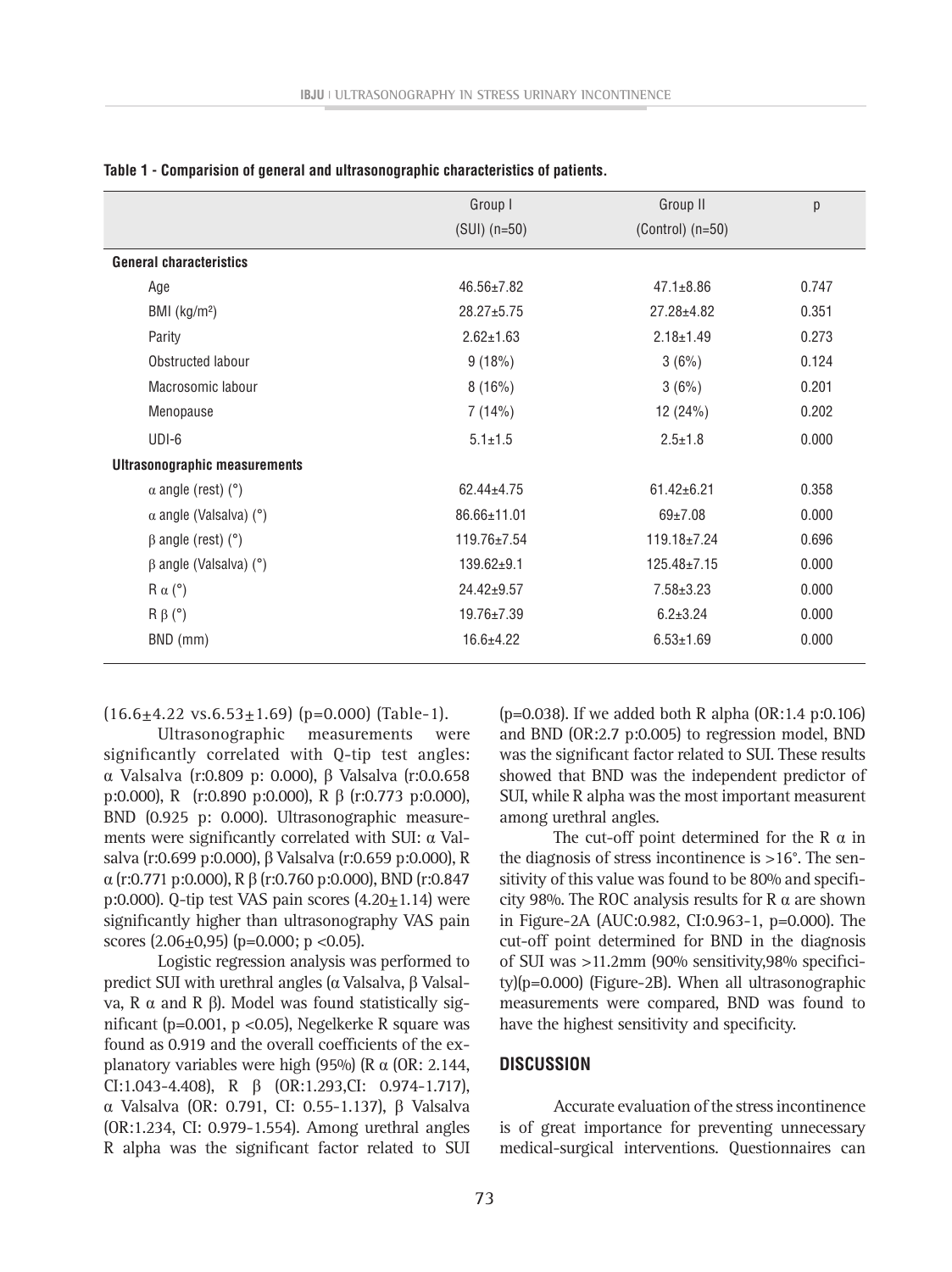



be used to assess patient's symptoms. International consultation on incontinence modular questionnaire - female lower urinary tract symptoms (ICIQ-FLUTS) can be used for this purpose. We used UDI-6 and OAB-V8 since ICIQ-FLUTS was not validated in Turkish at the time of our study. It has been validated in both Turkish and Brazilian Portuguese in 2020 (19, 20). Q-tip test, radiographic techniques, and ultrasonography have been used for the evaluation of SUI. Use of urodynamic studies are controversial, especially in uncomplicated SUI cases (21). A reliable, non-invasive, and cost-effective method is required for the evaluation of SUI cases. In this study, bladder and urethra angles and displacement dynamics during the Valsalva maneuver were analyzed in patients with and without SUI on transperineal ultrasonography. With hypermobile urethra which is considered an underlying pathophysiological reason for SUI the proximal urethra will rotate more postero-inferiorly and the bladder neck will move lower during Valsalva. The longitudinal axis of the symphysis pubis bone is used as a reference line since it does not move during Valsalva for  $\alpha$  angle measurement, and a horizontal line crossing the postero-inferior margin of the symphysis pubis is used to observe the descent of the bladder neck during Valsalva. Bladder neck descent, symphysis pubis-urethra angle (α angle), posterior urethrovesical angle (β angle) are the commonly

measured parameters in the literature. However probe localization, bladder fullness, and the intensity of the Valsalva maneuver were not standardized, resulting in no consensus about the cut-off values for SUI differential diagnosis.

Dietz et al. showed that the full bladder is less mobile than the empty organ leading to less BND and smaller rotation angles. They emphasized that bladder fullness should be stated in studies (22). In the preliminary measurements we conducted before starting our study, we observed that it was harder to view the angles with an empty bladder as suggested by Pizzoferrato et al. (23).Views were obtained more easily with a full enough bladder that would not restrict the Valsalva maneuver by creating anxiety of urine leakage. We chose bladder volume to be 150-200cc similar to the study by Al-Saadi et al. (8).

Xiao et al. examined the role of transperineal 3D ultrasonography in the evaluation of SUI. The threshold value of BND was determined as 24mm (66.4% sensitivity, 84.5% specificity). The study indicated that transperineal ultrasonography was inadequate in predicting SUI but could reduce unnecessary urodynamics and treatment by identifying cases without SUI (9). Another study by Naranjo-Ortiz et al. concluded that BND >25mm was in favor of urethral hypermobility (58% sensitivity, 60% specificity) (24). In the study by Hajebrahimi et

**Figure 2 - The two graphics can be labeled as a and b for clarity. and the legend can be changed as: ROC analysis of R** α **(a) and BND (b) for SUI.**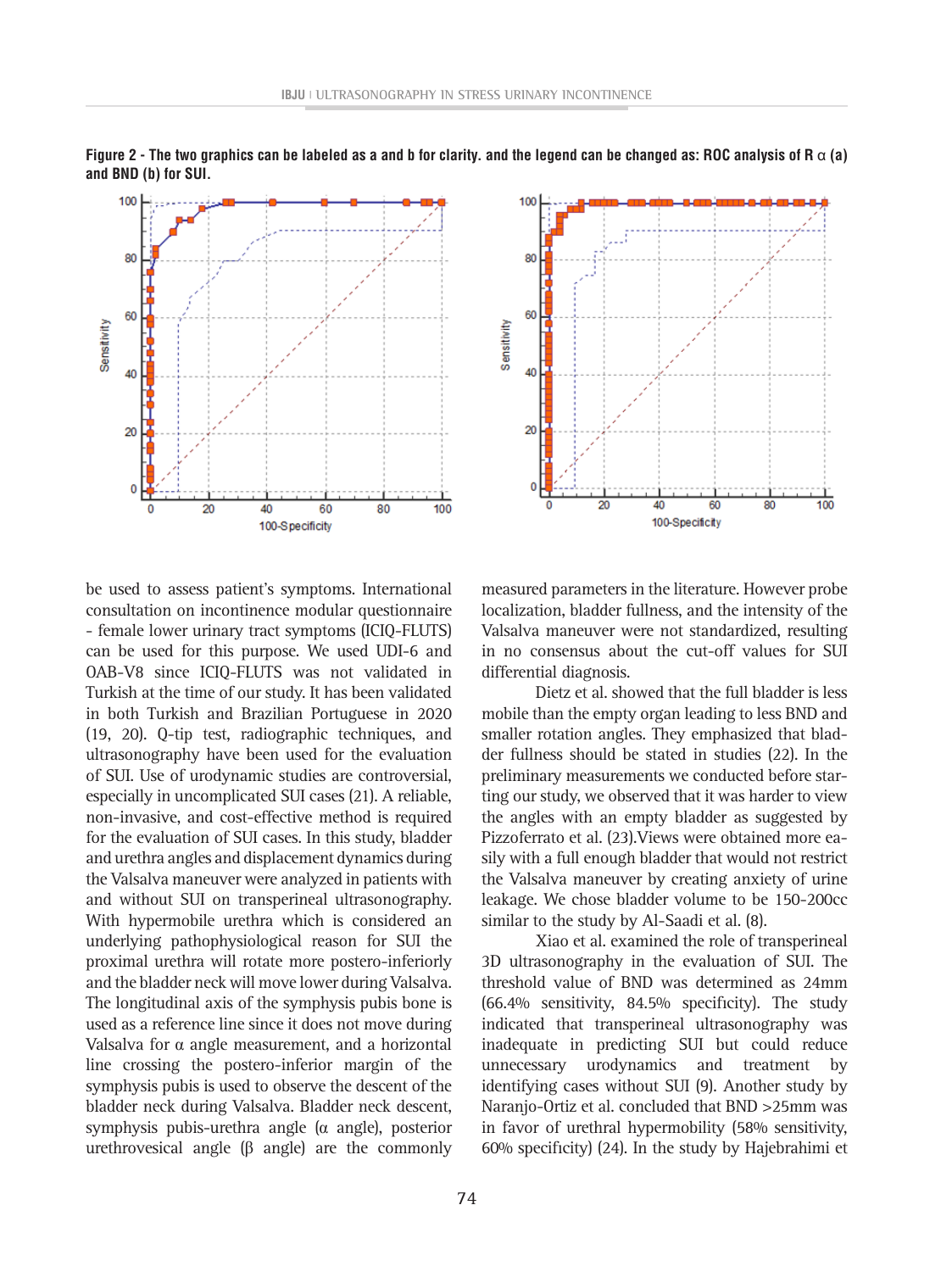al. BND was recorded as  $15.64 \pm 9.65$  mm in the SUI group and  $8.13\pm9.16$ mm in the control group (p <0.01) (10). Li et al. also examined the use of transperineal ultrasonography for SUI evaluation. BND,  $α$ , and  $β$ angles were significantly higher in the SUI group compared to the control group. They stated the mean BND value in the SUI group as  $2.19 \ (\pm 0.80)$  cm and the BND value in the control group as  $1.14$  ( $\pm$ 0.66) cm (p <0.001) (11). In our study, the mean BND value of the SUI group (16.6 $\pm$ 4.22mm), the mean BND value of the control group  $(6.53 \pm 1.69$ mm), and the threshold was determined as 11.2mm. These values are closest to those reported by Hajebrahimi et al. where bladder filling was 200-300cc. similar to our study. Other mentioned studies were done with an empty bladder and BND values and threshold values measured were higher than those of our study. Another reason for this could be that our study was performed in a homogeneous population and that cases with pelvic organ prolapse were not included. In the study by Dietz et al. BND was reported as a predictor of SUI whereas rotation angles were not (25). Overall, as concluded in a recent review BND is easy to perform and reliable to investigate urethral mobility (26).

Considering the differences of angles in SUI, Al-Saadi et al. evaluated the  $\alpha$  and β angles during rest and Valsalva maneuver. Similar to our study, bladder filling was 150cc. The mean α angle (rest) was significantly higher in the SUI group (64.37 vs. 43.9) (p <0.01). The mean  $\alpha$  angle (Valsalva) was also significantly higher in the SUI group (83.80 vs. 54.43) (p <0.01). Besides, the mean β angle values were significantly higher in the SUI group both at rest and Valsalva (8). Yang et al. similarly reported higher resting and straining angles in the SUI group compared to the controls (14). Sendag et al. reported higher β angles at rest and Valvalva in the SUI group, whereas they reported α angle to be higher only at Valsalva similar to our study (6). In our study, the mean  $\alpha$  and β angles at rest were not statistically different between the groups. This could result from our exclusion of POP cases. The demographic characteristics of the groups that may affect resting anatomy such as parity, macrosomic delivery and BMI were not compared in the study by Al-Saadi et al. therefore the difference during rest may be a result of the choice of the control group in that study.

Mean  $\alpha$  and  $\beta$  angles measured during the Valsalva maneuver were significantly higher in the SUI group of our study. This is consistent with existing literature, however the numerical values vary, probably due to choice of different methodology. Yang et al. stated that it is not possible to select a threshold value for the angles due to the wide range of overlap between groups in their study, whereas Al-Saadi et al. suggested a threshold of 58.5° for α angle Valsalva with a high sensitivity and specificity ( $\approx$ 97%). The same study suggested that the difference between Valsalva and resting  $α$  and  $β$  angles was significantly higher in the SUI group (R α SUI 19.43 vs. control 10.53, p <0.001; and R β SUI 28.30 vs control 16.33, p <0.001) (8, 14). Similarly, in our study, R α and R β values were significantly higher in the SUI group.

To our knowledge, there are no studies evaluating the correlation between angles measured on transperineal ultrasonography and Q- -tip test angle. In our study, the correlation of the Q-tip test with the R α angle was 89%, and the correlation of the Q-tip test with the R  $β$ angle was 77.3%. Anatomically, the R  $\alpha$  angle, which evaluates the proximal urethra rotation with respect to the fixed line symphysis axis, is expected to be compatible with the Q-tip test angle. In all participating women, Q-tip test VAS pain score was higher than transperineal ultrasonography  $(4.20 \pm 1.14, 2.06 \pm 0.95,$  respectively). Meyer et al. suggested Valsalva with a cotton swab inserted into the vagina as an alternative to the Q-tip test. The comparison of the VAS scores showed that the patients found the vaginal stick method to be less uncomfortable (27). In clinics where ultrasonography is part of the examination, urethral hypermobility can be easily observed and measured with the change in α angle with Valsalva (R α) instead of the rather uncomfortable Q-tip test. Larger studies including patients with different degrees of prolapse are needed to determine a cut off value.

The limitations of this study include firstly, lack of urodynamic proof for SUI. SUI patients were all surgery candidates with observed SUI with cough test. We were strict about not including patients with pelvic organ prolapse to both groups. We also excluded complicated SUI patients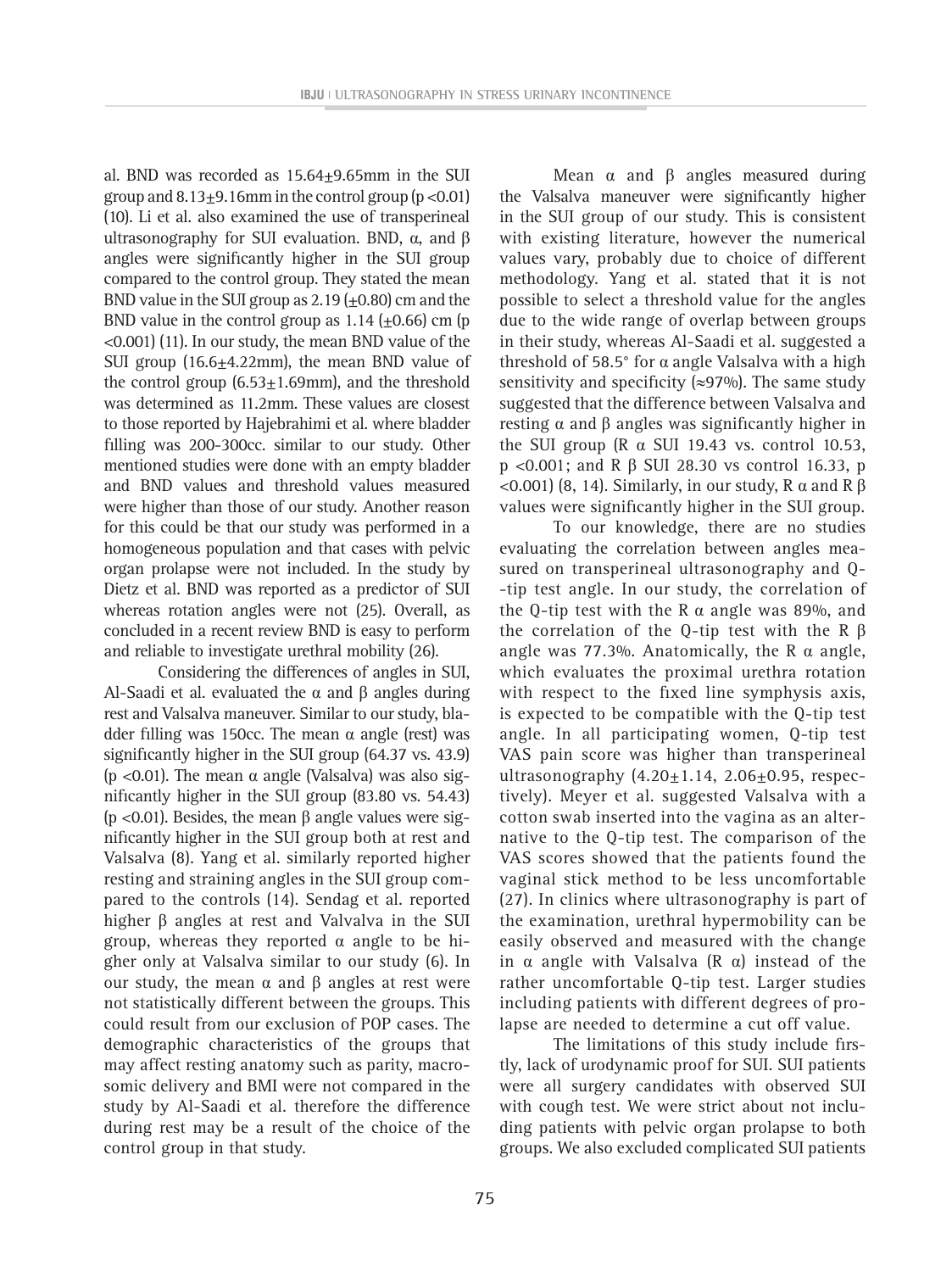who require urodynamic study according to ACOG guideline such as those with prior pelvic surgery, urgency, postvoid residual volume >150cc, Q-tip test <30 (16). Another limitation is the lack of standardization of the Valsalva maneuver, which is the case in majority of the studies since measurement of intra-abdominal pressure is not easily done and can require rectal probes. Thirdly, we did not investigate Levator Ani Muscle (LAM) injury which is better observed with 3 dimentional ultrasonography. LAM injury is important in the pathogenesis of bladder neck mobility (28). Another limitation is our usage of the vaginal probe instead of the convex probe since majority of the related literature used the latter. We chose to use the vaginal probe with curved array tip since we observed the exact same anatomical structures in the same plane with a clearer view.

### **CONCLUSION**

Resting bladder  $α$  and  $β$  angles are similar in cases without POP. α and β angles and rotation angles increase significantly with Valsalva maneuver in patients with stress incontinence. BND measurement and R α measurement are very reliable to predict Q-tip test and SUI. Patients report lower VAS scores for ultrasonography compared with the Q-tip test. Ultrasonography is a reliable, non-invasive and comfortable method that provides dynamic evaluation in the examination of urethral mobility and can substitute Q-tip test where applicable.

## **CONFLICT OF INTEREST**

None declared.

### **REFERENCES**

1. Haylen BT, de Ridder D, Freeman RM, Swift SE, Berghmans B, Lee J, et al. An International Urogynecological Association (IUGA)/International Continence Society (ICS) joint report on the terminology for female pelvic floor dysfunction. Neurourol Urodyn. 2010;29:4-20.

- 2. DeLancey JO. Structural support of the urethra as it relates to stress urinary incontinence: the hammock hypothesis. Am J Obstet Gynecol. 1994; 170:1713-20.
- 3. DeLancey JO, Trowbridge ER, Miller JM, Morgan DM, Guire K, Fenner DE, et al. Stress urinary incontinence: relative importance of urethral support and urethral closure pressure. J Urol. 2008; 179:2286-90.
- 4. Schaer GN, Koechli OR, Schuessler B, Haller U. Perineal ultrasound for evaluating the bladder neck in urinary stress incontinence. Obstet Gynecol. 1995; 85:220-4.
- 5. Pregazzi R, Sartore A, Bortoli P, Grimaldi E, Troiano L, Guaschino S. Perineal ultrasound evaluation of urethral angle and bladder neck mobility in women with stress urinary incontinence. BJOG. 2002; 109:821-7.
- 6. Sendag F, Vidinli H, Kazandi M, Itil IM, Askar N, Vidinli B, et al. Role of perineal sonography in the evaluation of patients with stress urinary incontinence. Aust N Z J Obstet Gynaecol. 2003; 43:54-7.
- 7. Antovska VS. Ultrasound Characteristics of Patients with Urinary Stress Incontinence with or without Genital Prolapse. Korean J Urol. 2012; 53:691-8.
- 8. Al-Saadi WI. Transperineal ultrasonography in stress urinary incontinence: The significance of urethral rotation angles. Arab J Urol. 2016; 14:66-71.
- 9. Xiao T, Chen Y, Gan Y, Xu J, Huang W, Zhang X. Can Stress Urinary Incontinence Be Predicted by Ultrasound? AJR Am J Roentgenol. 2019; 213:1163-9.
- 10. Hajebrahimi S, Azaripour A, Sadeghi-Bazargani H. Clinical and transperineal ultrasound findings in females with stress urinary incontinence versus normal controls. Pak J Biol Sci. 2009; 12:1434-7.
- 11. Li YQ, Geng J, Tan C, Tang J, Yang X. Diagnosis and classification of female stress urinary incontinence by transperineal two-dimensional ultrasound. Technol Health Care. 2017; 25:859-66.
- 12. Alper T, Cetinkaya M, Okutgen S, Kökçü A, Malatyalioğlu E. Evaluation of urethrovesical angle by ultrasound in women with and without urinary stress incontinence. Int Urogynecol J Pelvic Floor Dysfunct. 2001; 12:308-11.
- 13. Di Pietto L, Scaffa C, Torella M, Lambiase A, Cobellis L, Colacurci N. Perineal ultrasound in the study of urethral mobility: proposal of a normal physiological range. Int Urogynecol J Pelvic Floor Dysfunct. 2008; 19:1405-9.
- 14. Yang JM, Huang WC. Discrimination of bladder disorders in female lower urinary tract symptoms on ultrasonographic cystourethrography. J Ultrasound Med. 2002; 21:1249-55.